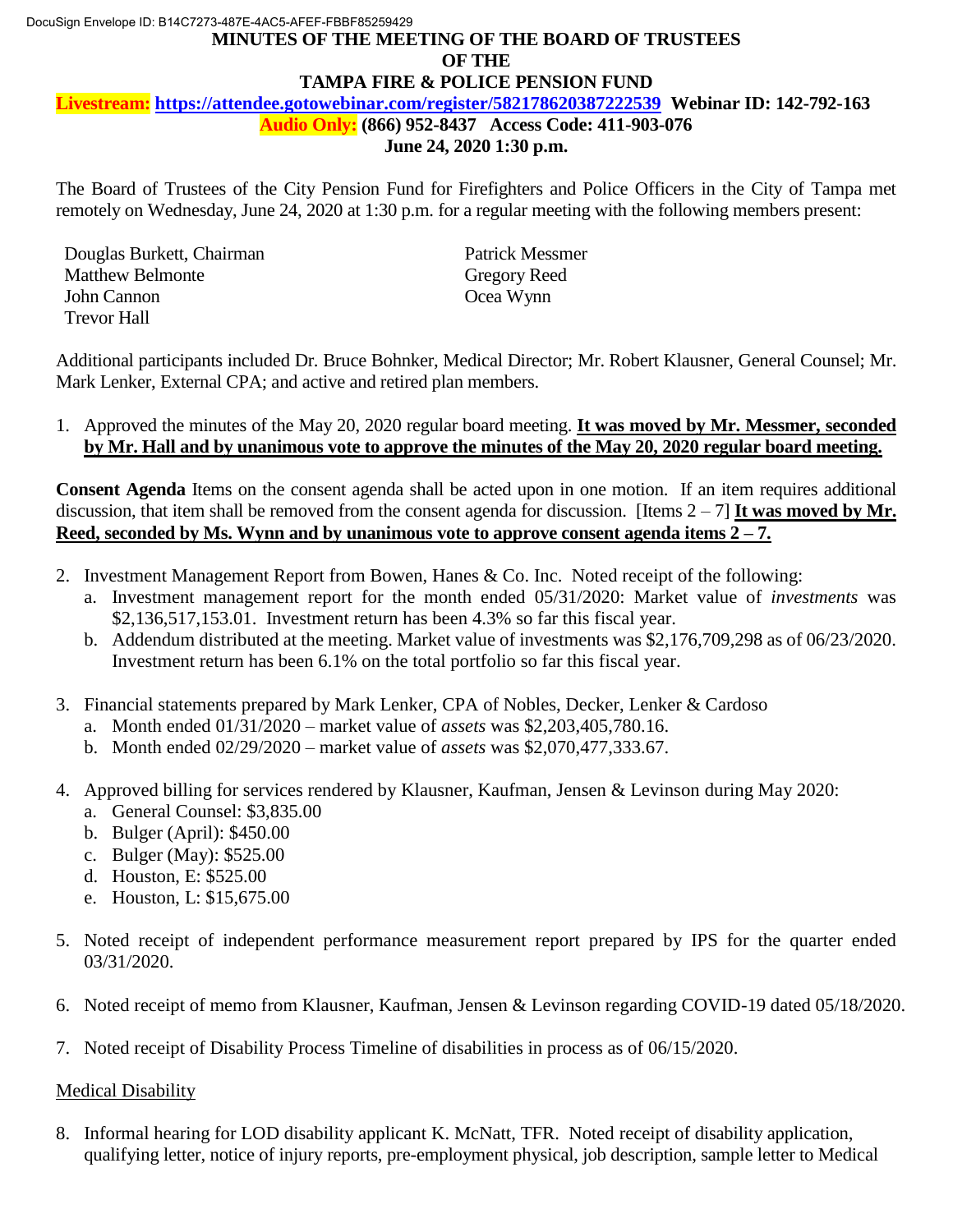DocuSign Envelope ID: B14C7273-487E-4AC5-AFEF-FBBF85259429

F & P Pension Board Minutes Page 2 June 24, 2020

 Mr. McNatt was visible and audible for the remote hearing. It was noted that Ms. Corry recognized Mr. McNatt and swore him in to respond to questions from the Board. Dr. Bohnker was audible for the remote hearing. It was noted that Ms. Ernst knows Dr. Bohnker's voice from many years of association. Dr. Bohnker was properly identified and was also sworn in to respond to questions from the Board. Dr. Bohnker confirmed that he is not aware of any information that in his opinion would refute the presumption. He also clarified that the disabling condition was caused by both the infarction and the reduced ejection fraction. Mr. Klausner provided a brief overview of the presumption statute, noting that the presumption can only be rebutted by competent substantial evidence that there is a known cause other than the presumption.

# It was moved by Mr. Hall, seconded by Mr. Reed and by unanimous vote that the Board finds there is a  **disability the occurred in the line of duty that permanently incapacitates Mr. McNatt from the regular and continuous duties of a firefighter.**

# It was moved by Mr. Hall, seconded by Mr. Reed and by unanimous vote that the Board grant a line of  **duty disability pension benefit to Mr. McNatt due to a cardiac condition.**

### New Business

- 9. Noted receipt of listing of upcoming conferences. Mr. Messmer disclosed for the FPPTA conference in October in Orlando. **Item 9 received and filed.**
- 10. Chair's call for any new business items from trustees to be placed on next agenda. None
- 11. Chair's report. Nothing to report.
- 12. Plan Administration: Update on PAS implementation, overview of the Fund's foreign investments, September board meeting.

 Ms. Ernst advised that she has recently received some inquiries from retirees about foreign investments, particularly China. She explained that investment holdings can be found in the annual audit report and the Fund does not have any direct exposure.

 Ms. Ernst advised that training and testing for the second deliverable of the PAS project has been pushed back to August, adding that the project is still moving forward and the data cleansing effort is still going well. She requested that the September board meeting be pushed back to September 30<sup>th</sup> to accommodate system testing. The meeting change was agreed upon by general consensus.

 Ms. Ernst advised that the Board should expect a lengthy ratification list next month. She explained that all DROP calculations were held until after the collective bargaining agreements were finalized, but that effort is wrapping up. Mr. Messmer noted that he is getting a lot of questions from members about the DROP list. Ms. Ernst advised that she will work on getting the list published to the INET before the next board meeting.

13. Attorney's report. Mr. Klausner advised that the 2<sup>nd</sup> DCA reversed the decision of forfeiture for both Eric and LaJoyce Houston. He advised that he has filed for discretionary review with the Florida Supreme Court. He further advised that a Motion for Stay has also been filed to prevent reactivation of benefits and a decision from the court remains pending.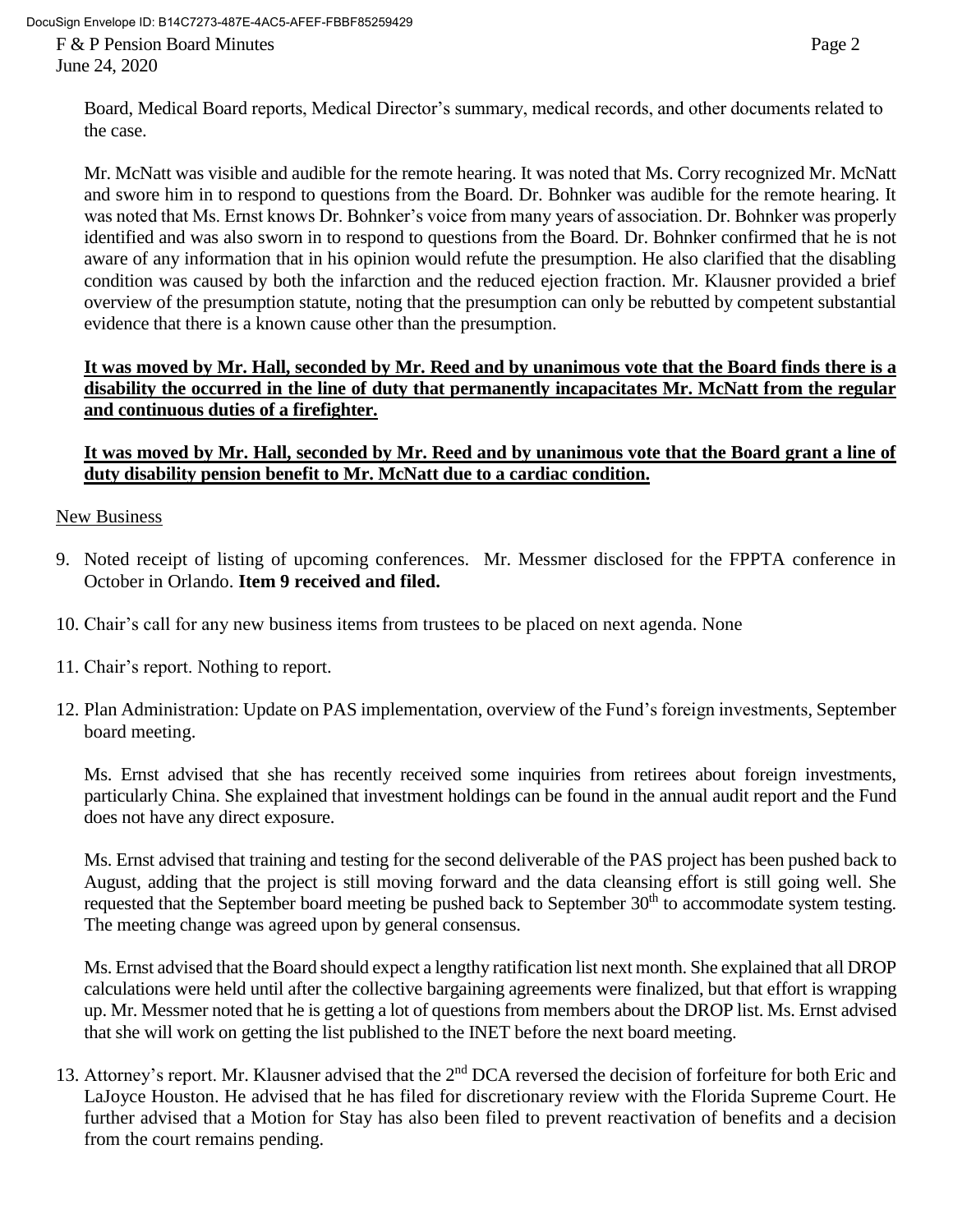DocuSign Envelope ID: B14C7273-487E-4AC5-AFEF-FBBF85259429

F & P Pension Board Minutes Page 3 June 24, 2020

Litigation – Update by attorney, if any.

| 14. Artz Lawsuit | $2nd$ District Court of Appeals Case No.            | 2D15-1342 |
|------------------|-----------------------------------------------------|-----------|
|                  | Hillsborough County Circuit Court Case No.07-012048 |           |

 Mr. Klausner advised that this case can be removed from the agenda, noting that the only pending issue is whether or not the insurance company wants the Fund to attempt to collect fees. It was noted that Mr. Klausner is waiting to hear back from the insurance company.

| 15. Houston, L. Appeal                                                                  | 2 <sup>nd</sup> District Court of Appeals Case No.<br>Florida Supreme Court | 2D18-4279<br>SC20-861 |  |
|-----------------------------------------------------------------------------------------|-----------------------------------------------------------------------------|-----------------------|--|
| Noted receipt of:                                                                       |                                                                             |                       |  |
| a. Opinion dated 05/20/2020.                                                            |                                                                             |                       |  |
| b. Motion for Stay Pending Review dated 06/03/2020.                                     |                                                                             |                       |  |
| Appellant's Response to Motion for Stay Pending Review dated 06/08/2020.<br>$c_{\cdot}$ |                                                                             |                       |  |
| Notice to Invoke Discretionary Review dated 06/12/2020.<br>d.                           |                                                                             |                       |  |
| Order dated 06/11/2020.<br>$e_{-}$                                                      |                                                                             |                       |  |
| Jurisdictional Brief of Petitioner dated 06/18/2020.<br>f.                              |                                                                             |                       |  |
| Appendix to Jurisdictional Brief of Petitioner date 06/18/2020.<br>g.                   |                                                                             |                       |  |
| h. Petitioner's Motion for Stay dated 06/18/2020.                                       |                                                                             |                       |  |
| 16. Houston, E. Appeal                                                                  | 2 <sup>nd</sup> District Court of Appeals Case No.                          | 2D19-2119             |  |
| Noted receipt of:                                                                       |                                                                             |                       |  |
| a. Opinion dated 05/29/2020.                                                            |                                                                             |                       |  |
| b. Order dated 05/29/2020.                                                              |                                                                             |                       |  |
| Motion for Stay Pending Review dated 06/05/2020.<br>$\mathbf{c}$ .                      |                                                                             |                       |  |
| Appellant's Response to Motion for Stay Pending Review dated 06/08/2020.<br>d.          |                                                                             |                       |  |
| Notice to Invoke Discretionary Review dated 06/12/2020.<br>e.                           |                                                                             |                       |  |
| Order dated 06/12/2020.<br>f.                                                           |                                                                             |                       |  |
| Jurisdictional Brief of Petitioner dated 06/18/2020.<br>g.                              |                                                                             |                       |  |
| h. Appendix to Jurisdictional Brief of Petitioner date 06/18/2020.                      |                                                                             |                       |  |
| Petitioner's Motion for Stay dated 06/18/2020.<br>i.                                    |                                                                             |                       |  |
|                                                                                         |                                                                             | 2D10.111              |  |

17. Appel Petition for Writ of Certiorari 2<sup>nd</sup> District Court of Appeals Case No. 2D18-4443 Hillsborough County Circuit Court Case No.17-CA-10758

Mr. Klausner advised that this case will remain pending until the Court reopens for hearings.

Motion to adjourn was made by Ms. Wynn at 2:14 p.m.

DocuSigned by: \_\_\_\_\_\_\_\_\_\_\_\_\_\_\_\_\_\_\_\_\_\_ \_\_\_\_\_\_\_\_\_\_\_\_\_\_\_\_\_\_\_\_\_\_\_\_ \_\_\_\_\_\_\_\_\_\_\_\_\_\_\_\_\_\_\_\_\_\_\_\_\_\_\_\_

<del>Examples Congress of the Correlation Correlation Corry Corry Corry Corry Corry Corry Corry Corry Corry Corry Corry Corry Corry Corry Corry Corry Corry Corry Corry Corry Corry Corry Corry Corry Corry Corry Corry Corry Corr</del>

DocuSigned by:

DocuSigned by:

Chairman Secretary Secretary Recording Secretary